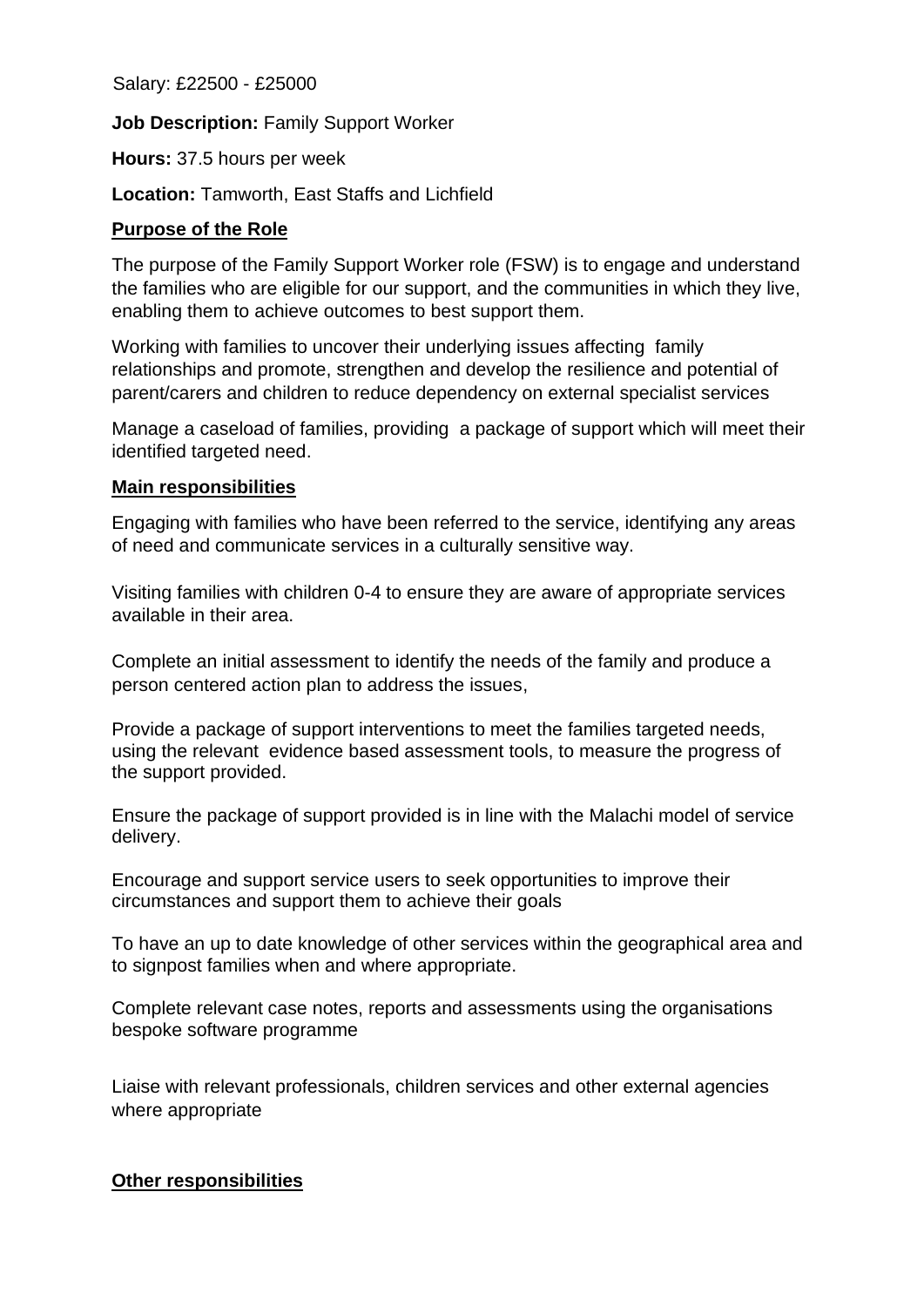Providing a program of emotional and practical support to families to enable them to access available services within their locality and to ensure long term engagement with the services, addressing any barriers that may be preventing families from accessing those services.

Provide follow up visits to families after exit to determine the impact of our interventions and to provide any further support where required.

Supporting the Community Outreach Manager to deliver and attend where required community engagement events, ranging from community meetings, parent evenings, liaising with other none statutory and statutory providers

Supporting the Community Outreach manager with collating and analysing data to demonstrate the positive impact of the service on the families we support

## **General Duties and Responsibilities**

To ensure you have an understanding (appropriate to your role) of, and comply with Malachi SFSS procedures for promoting and safeguarding the welfare of children

To attend conferences, review meetings, supervision and training sessions as requested

To comply with Malachi's Health & Safety policy, data protection policy and to protect your own and others health, safety and welfare

To comply with Malachi's Diversity and Equality policy, in every aspect of your work

To work flexibly as will be required by the needs of the service to carry out any other reasonable duties as required

To promote and adhere to the values of Malachi SFSS

To manage your own continuous professional development

To adhere to all polices and procedures of Malachi SFSS

To practice in line with Malachi's child protection policy and procedures at all times and keep the safeguarding of children at the forefront of all duties making referrals to the appropriate children's services team where it is deemed a child is at risk of harm.

In the performance of duties outlined in this job description, the post holder may have access to confidential information relating to children and their families. All such information is to be regarded as strictly confidential. All such information many only be divulged to authorised persons in accordance with the organisations policies and procedures relating to confidentiality and the protection of personal and sensitive data.

The job description is a broad picture of the post at the date of preparation and does not represent a finite list of duties and the post holder pay be called upon to undertake further duties or additional roles not already mentioned but in accordance